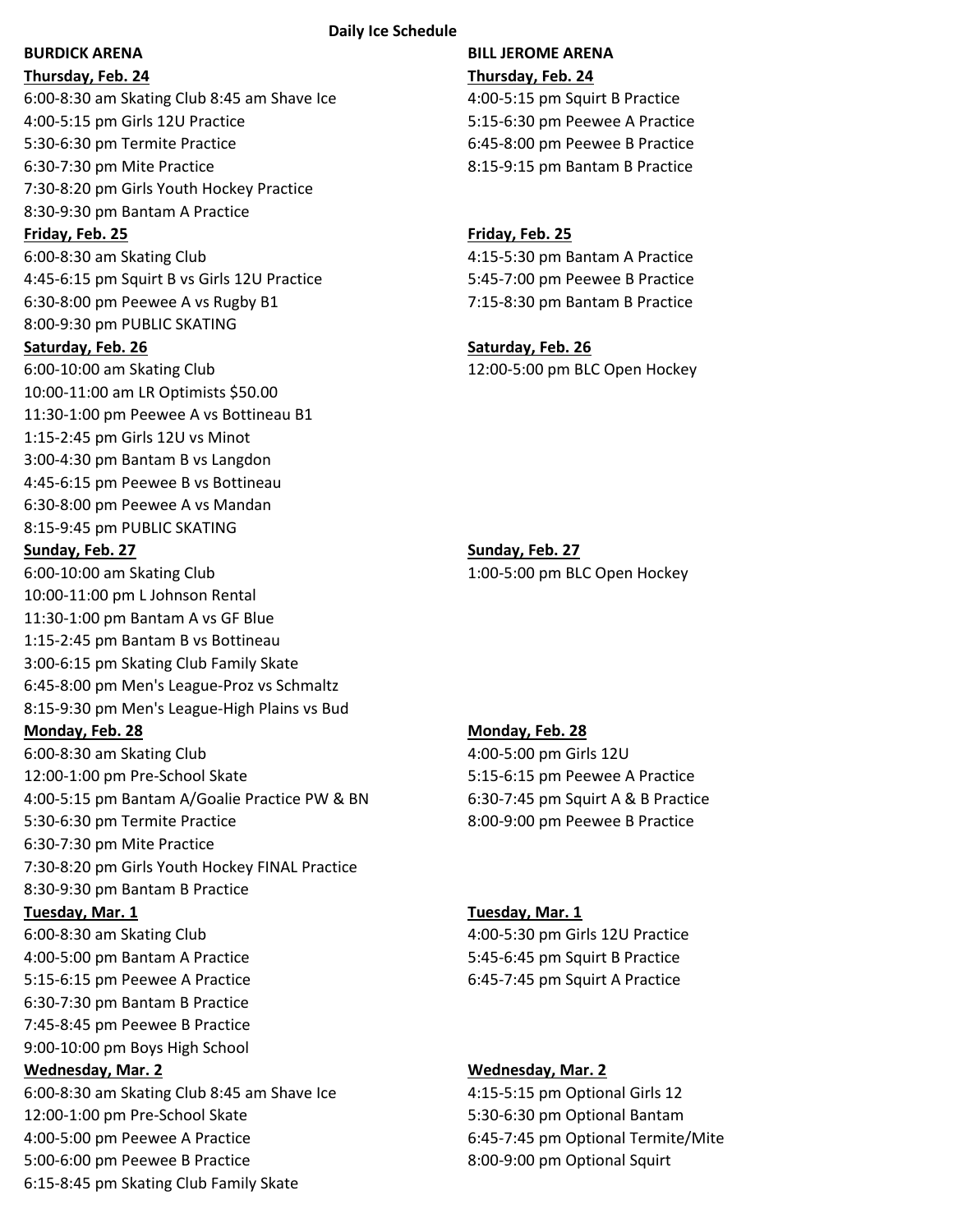9:00-10:00 pm Boys High School **Thursday, Mar. 3 Thursday, Mar. 3** 6:00-8:30 am Skating Club 4:00-5:00 pm Girls 12U 4:00-9:30 pm Peewee A State Tnry Games 5:15-6:15 pm Peewee A & B Practice

**Friday, Mar. 4 Friday, Mar. 4** 6:00-7:45 am Skating Club 10:30-11:30 am Brady Butenhoff Rental PD 8:30am-9:30 pm Peewee A State Trny Games 4:00-7:30 pm PEEWEE A STATE TRNY GAMES

**Saturday, Mar. 5 Saturday, Mar. 5** 6:00-8:00 am Skating Club 12:00-1:30 pm Bantam A vs Jamestown/VC 9:00am-8:00 pm Peewee A State Trny Games 1:45-3:15 pm Girls 12U vs Bismarck

### **Sunday, Mar. 6 Sunday, Mar. 6**

6:00-7:30 am Skating Club No Scheduled Activities 8:00am-3:00 pm Peewee A State Trny Games 3:30-6:30 pm Skating Club Family Skate 6:45-8:00 pm Men's League-3rd Place Game 8:15-9:30 pm Men's League-1st Place Game **Monday, Mar. 7 Monday, Mar. 7** 6:00-8:30 am Skating Club 4:30-5:30 pm Squirt B Practice 12:00-1:00 pm Pre-School Skate 5:45-6:45 pm Optional Squirt A Practice 4:00-5:15 pm Girls 12U Practice 7:00-8:15 pm Optional Peewee Practice 5:30-6:15 pm Termite Pizza Party-Final Night 6:30-7:30 pm Mite Pizza Party-Final Night 7:45-9:00 pm Bantam A & B Practice 9:15-10:15 pm Boys High School

**Tuesday, Mar. 8 Tuesday, Mar. 8**

6:00-8:30 am Skating Club 5:00-6:15 pm Squirt B Practice 4:00-5:00 pm Girls 12U Practice 6:30-7:45 pm Optional Squirt/Peewee 5:00-6:00 pm Bantam A Practice 6:15-7:15 pm Bantam B Practice 7:30-8:45 pm National Guard Rental \$50 9:00-10:00 pm Boys High School **Wednesday, Mar. 9 Wednesday, Mar. 9**

12:00-1:00 pm Pre-School Skate 5:45-6:45 pm Optional Squirts 4:00-5:00 pm Bantam A Practice 7:00-8:00 pm Optional Peewees 5:00-6:00 pm Bantam B Practice 6:15-8:45 pm Skating Club Family Skate 9:00-11:00 pm College Intramurals

6:00-8:30 am Skating Club 5:00-6:00 pm Optional Squirt A 4:00-5:00 pm Bantam A & B Practice 6:15-7:15 pm Optional Peewees 5:15-6:15 pm Squirt B Practice 6:30-7:45 pm Boys High School

6:00-8:30 am Skating Club 100 and 100 and 100 and 100 and 100 and 100 and 100 and 100 and 100 and 100 and 100 and 100 and 100 and 100 and 100 and 100 and 100 and 100 and 100 and 100 and 100 and 100 and 100 and 100 and 100 4:15-5:15 pm Squirt B Practice 5:30-9:30 pm CMS Activity Night

6:30-7:45 pm Squirt A & B Practice 8:00-9:15 pm Bantam A & B Practice

7:45-9:00 pm Bantam B Practice

5:30-6:45 pm Girls 12U vs Bismarck

6:00-8:30 am Skating Club 4:00-5:30 pm Girls 12U Practice

### **Thursday, Mar. 10 Thursday, Mar. 10**

**Friday, Mar. 11 Friday, Mar. 11**